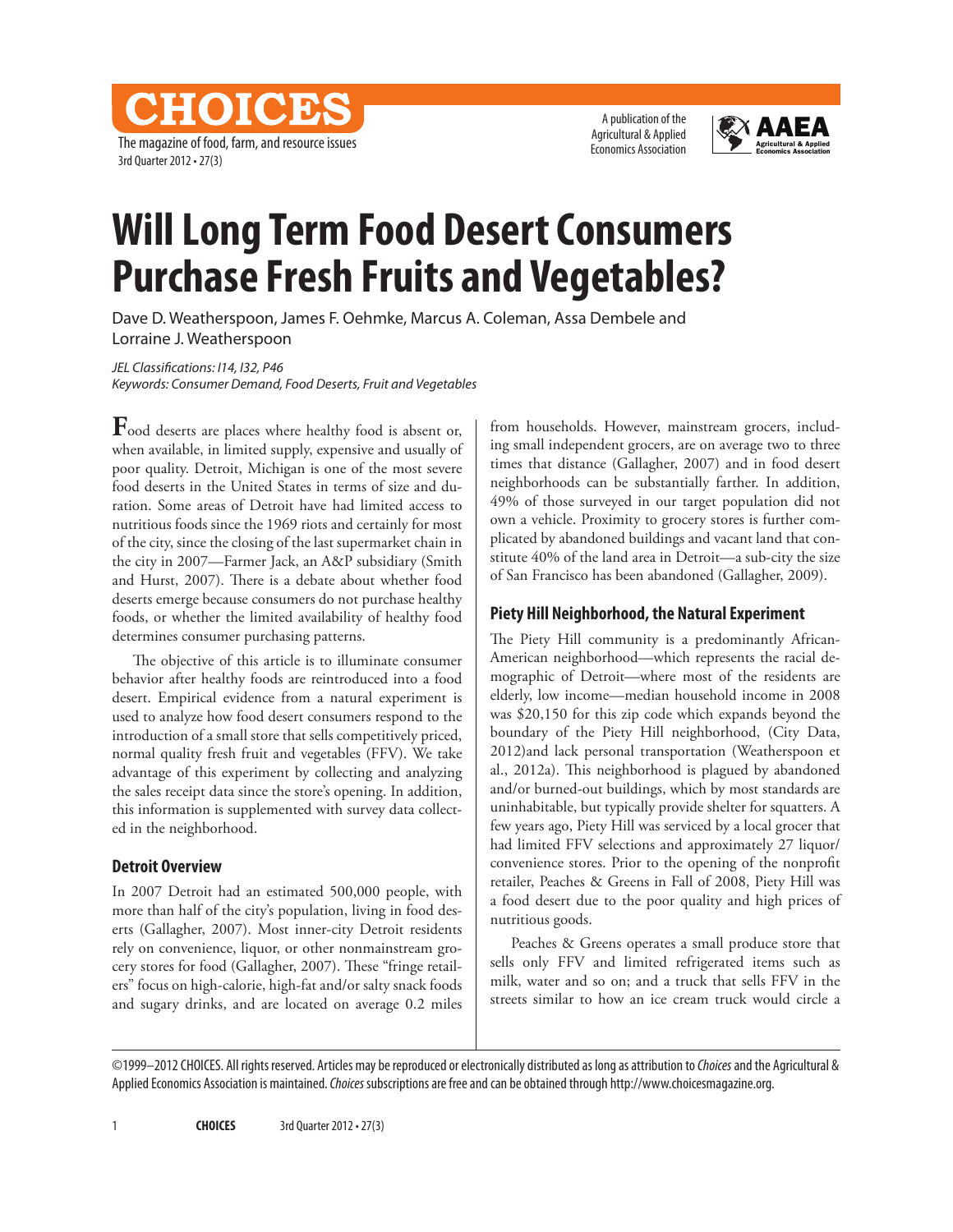neighborhood. They primarily focus on providing good quality FFV at a competitive price to a previously underserved, poor, inner city neighborhood. We partnered with this nonprofit in the early stages of their project; our role has primarily been data analysis which they use for management purposes.

#### **Data**

Two data sets are used to illuminate consumer behavior in this neighborhood, a household survey and daily cash-register receipt data. The Piety Hill Household Food Preferences Survey was implemented in November and December 2009 at community centers, a street corner, and Peaches & Greens. All individuals entering the community centers, the Peaches & Greens store, and walking by a street corner with busy pedestrian traffic—across from both Peaches & Green and the local liquor store were asked to complete the survey and offered as an incentive a \$5 gift coupon to Peaches & Green. There were a total of 161 individual respondents in the sample population of which 90% did not shop at Peaches

& Green. Of the respondents, 85.3% were African American, 76.6% were female and 51.8% were between 35 and 54 years of age—children were excluded from the survey, and only one respondent per household was interviewed. The survey respondents represented a slightly younger demographic than the community as a whole, although the survey instrument was designed to capture information about household purchasing patterns and thus also represents purchasing patterns of adult children caring for their parents, relatives or other elderly. The survey population also had a higher proportion of female respondents than that for Detroit, which may reflect in part larger numbers of female-headed households in lower socio-economic strata and females with primary responsibilities for household food purchases. These primary data were complemented by secondary data from Peaches & Greens cash-register data, national scanner data from Nielsen representing national fruit and vegetable purchasing habits, and published community food security data.

## **Fresh Fruit and Vegetable Preferences in Piety Hill**

The cash register and survey data verify that food desert respondents have preferences similar to the rest of the nation. Seven of the top ten most purchased FFV are also in the top ten most purchased FFV nationally as shown in Table 1. The most purchased fruit (bananas) and vegetable (tomatoes) were the same for both populations. In the Piety Hill community lemons, plums, kiwi, garlic, sweet potato and celery make the top 10 list, but are not in the top 10 nationally—on average approximately 15-20 fresh fruit and 10-20 vegetables are available at the store when open. The fruits and vegetables that are nationally ranked but not in the top 10 for these consumers are: watermelon, pineapple, onion, green beans and broccoli. Within this community, 75% of sales revenue and 79% of units sold come from fruit, meaning that fruit purchases were approximately 3.8 times as large as vegetable purchases in terms of units sold (Weatherspoon et al., 2012b). Additionally, Table 1 shows the estimated national average per pound

|                                                                                                                                                                                       | <b>Fruit</b>               |                                             |       |         |                                         | <b>Vegetable</b>             |                                             |              |         |                                        |
|---------------------------------------------------------------------------------------------------------------------------------------------------------------------------------------|----------------------------|---------------------------------------------|-------|---------|-----------------------------------------|------------------------------|---------------------------------------------|--------------|---------|----------------------------------------|
| <b>Rank</b>                                                                                                                                                                           |                            | <b>National</b><br><b>Rank</b> <sup>a</sup> | Q     | \$/unit | <b>National</b><br>$$/$ lb <sup>c</sup> |                              | <b>National</b><br><b>Rank</b> <sup>a</sup> | Q            | \$/unit | <b>National</b><br>\$/lbs <sub>c</sub> |
| 1                                                                                                                                                                                     | <b>Banana (one)</b>        |                                             | 21.93 | 0.27    | 0.45                                    | Tomato (lbs)                 |                                             | 1.68         | 0.76    | 0.99                                   |
| $\overline{2}$                                                                                                                                                                        | Apple (one)                | $\overline{2}$                              | 7.59  | 0.53    | 1.07                                    | Pepper (one)                 | 9                                           | 1.01         | 0.56    | 2.13                                   |
| 3                                                                                                                                                                                     | Orange(one)                | 4                                           | 8.85  | 0.46    | 0.57                                    | Lettuce (one head/<br>bunch) | 3                                           | 1.93         | 1.18    | 2.94                                   |
| 4                                                                                                                                                                                     | Grape (lbs)                | 5                                           | 4.89  | 1.78    | 1.68                                    | Cucumber (one)               | 8                                           | 1.62         | 0.5     | N.A.                                   |
| 5                                                                                                                                                                                     | Pear(one)                  | 9                                           | 5.95  | 0.55    | 1.04                                    | Garlic (one clump)           | b                                           | 1.04         | 0.33    | N.A.                                   |
| 6                                                                                                                                                                                     | Lemon (one)                | b                                           | 5.46  | 0.43    |                                         | Sweet potato (one)           | b                                           | 1.67         | 0.73    | 0.9                                    |
| $\overline{7}$                                                                                                                                                                        | Plum(one)                  | b                                           | 9.13  | 0.52    | 1.24                                    | Carrot(1 lb bag)             | 6                                           | 2.08         | 1.36    | 0.77                                   |
| 8                                                                                                                                                                                     | Strawberry(1.25<br>lb bag) | 6                                           | 2.37  | 2.31    | 2.28                                    | Cabbage (one)                | 10                                          | 2.51         | 0.58    | 0.62                                   |
| 9                                                                                                                                                                                     | Peach (one)                | $\overline{7}$                              | 10.82 | 0.48    | 1.84                                    | Celery (2 lb bag)            | b                                           | $\mathbf{1}$ | 1.27    | 0.9                                    |
| 10                                                                                                                                                                                    | Kiwi (one)                 | b                                           | 5.53  | 0.37    | 1.8                                     | Corn (one ear)               | 5                                           | 2.9          | 0.34    | 1.8                                    |
| <sup>a</sup> National Rank is from A.C. Neilson 2004-2006. <sup>b</sup> These items were not nationally ranked. USDA, Economic Research Service (2012), 2008 estimated average prices |                            |                                             |       |         |                                         |                              |                                             |              |         |                                        |

**Table 1:** Fruit and Vegetable Ranking by Daily Frequency of Purchase at Peaches & Greens, National Rank, Quantity and Pricing.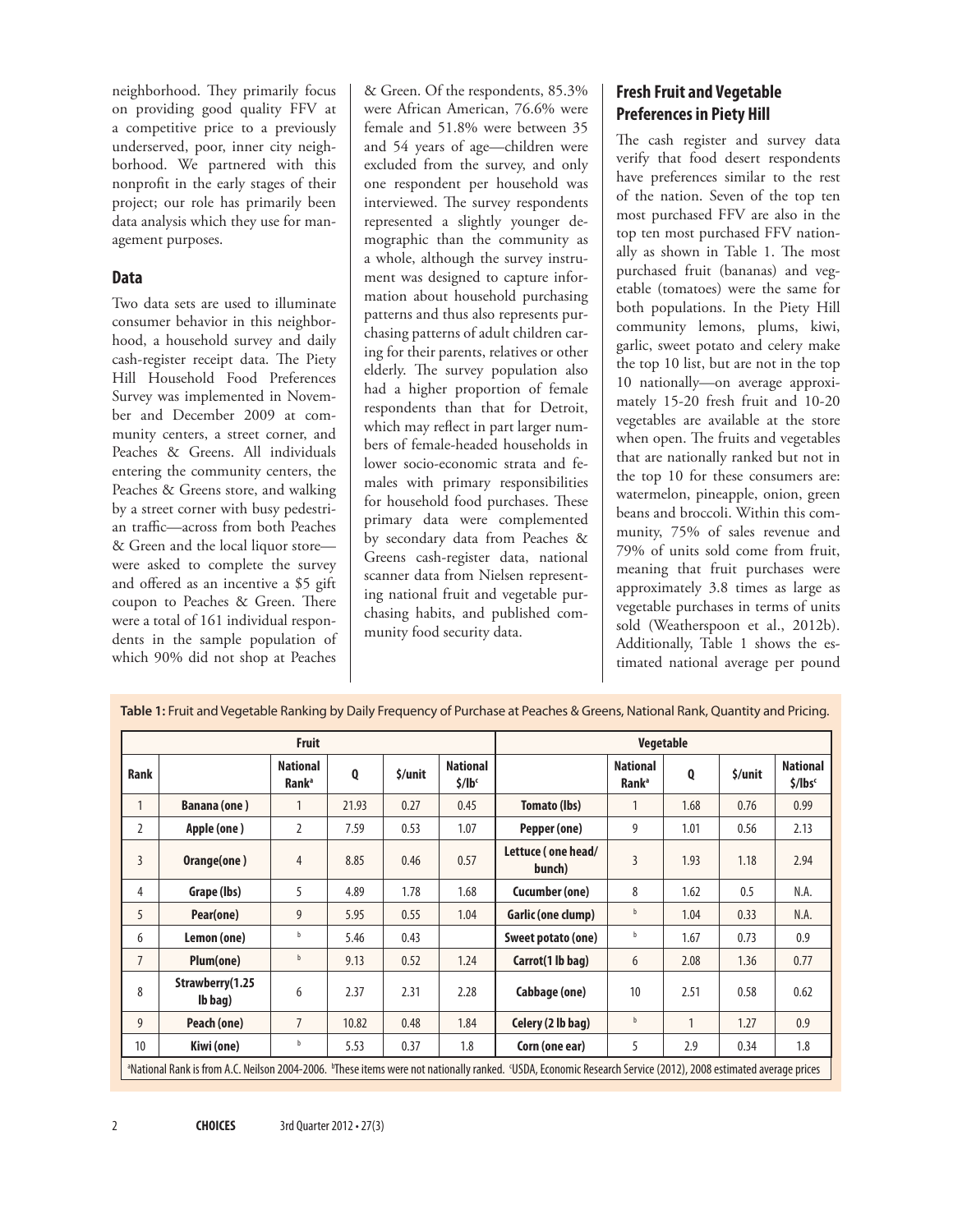price of each item. When compared relatively, the Peaches & Greens FFV prices rival the national averages. It is important to note that a unit at Peaches and Greens refers to an individual fruit/vegetable. If we were to compare a pound for pound price, we would see that they are closely related. This is an indication that Peaches & Greens tries to competitively price their products in an attempt to make them affordable to their clientele.

#### **Will Price and Income Changes Affect Purchases?**

Fruit and vegetable price and income elasticities—quantity responsiveness to small changes in price or income—were calculated from Peaches & Greens register-tape data and are shown in Table 2 (Weatherspoon et al., 2012a and b). The Detroit fruit price elasticities are compared to the Dunham and Eales (2010) meta-analysis of the prior studies that utilized market level data along with their own estimates from two Northwestern U.S. supermarket locations; vegetable price elasticities were compared to You, Epperson and Huang (1996). Dunham and Eales (2010) suggest that elasticities calculated from retail level data are more elastic than elasticities from market level data, hence, their results were elastic for all fruit with the exception of bananas. Our results show that all price elasticities for FFV were inelastic, meaning that given a price change, consumers were less responsive than the Dunham and Eales (2010) population but similar to the nationally estimated level. In terms of vegetables, the estimates are inelastic and larger than the You, Epperson and Huang (1996) estimates meaning that consumers were more responsive than the national estimates. These findings have major implications for the effectiveness of price based programs to influence consumers to purchase more FFV in a food desert. An effective program would have to heavily subsidize the

**Table 2:** Food Desert Own-Price and Income Elasticity Comparisons to Regional and National Estimates.

| Fruit & Vegetable<br>Product                                                                                                                                                                                  | <b>Piety Hill Price</b><br>Elasticity <sup>a</sup> | Regional &<br><b>National Price</b><br><b>Elasticities</b> | Piety Hill Income<br>Elasticity <sup>a</sup> | <b>National Esti-</b><br>mated Income<br>Elasticities <sup>c</sup> |  |  |  |  |
|---------------------------------------------------------------------------------------------------------------------------------------------------------------------------------------------------------------|----------------------------------------------------|------------------------------------------------------------|----------------------------------------------|--------------------------------------------------------------------|--|--|--|--|
| <b>Banana</b>                                                                                                                                                                                                 | $-0.529$                                           | $-0.24 - 0.98b$                                            | 1.18                                         | 0.63                                                               |  |  |  |  |
| Orange                                                                                                                                                                                                        | $-0.721$                                           | $-0.27 - -1.37b$                                           | 1.74                                         | 0.9                                                                |  |  |  |  |
| Apple                                                                                                                                                                                                         | $-0.504$                                           | $-0.16 - -1.19b$                                           | 2.15                                         | $-0.19$                                                            |  |  |  |  |
| Tomato                                                                                                                                                                                                        | $-0.1$                                             | $-0.41$ <sup>c</sup>                                       | 1.6                                          | 0.8                                                                |  |  |  |  |
| Pepper                                                                                                                                                                                                        | $-0.08$                                            | $-0.25c$                                                   | 1.5                                          | 0.39                                                               |  |  |  |  |
| Lettuce                                                                                                                                                                                                       | $-0.05$                                            | $-0.01c$                                                   | 0.63                                         | 0.64                                                               |  |  |  |  |
| <sup>a</sup> Piety Hill elasticities were estimated with a Rotterdam model and were significant at the $a = 0.01$<br>level, Weatherspoon et al., 2012a and 2012b. bDunham and Eales, 2010. 'You et al., 1996. |                                                    |                                                            |                                              |                                                                    |  |  |  |  |

price to attain a large increase in the consumption of fruit but may not be effective with vegetables.

Income elasticities calculated from the cash-register data (Weatherspoon et al., 2012a and b) are compared with elasticities calculated from national data (You, Epperson and Huang, 1996)—income elasticities were calculated based on expenditure levels in a demand systems model, see Weatherspoon et al., 2012a for details). The three Piety Hill fruit and two vegetable income elasticities are greater than one. For every one percent increase in expenditure on fruit and vegetables, there will be more than a one percent increase in dollars spent on bananas, apples, oranges, tomatoes, and peppers, making them luxury fruits and vegetables in this community. These elasticities are notably higher than the national estimates, none of which are greater than one. Given that the average income in Piety Hill is less than half the national average and that the income elasticity for certain FFV are higher than the national average, substantial gains in FFV consumption could be achieved with increased income. Although the causes of poverty/low income are complex and likely beyond the reach of food policy, there are ways for food policy to deal with FFV

expenditure. In particular, the Double-Up Bucks program in Michigan provides coupons worth up to \$20 that can be redeemed only for FFV at specified retailers and only on a matching basis: for example, for a \$2 purchase the consumer would pay \$1 and the coupon would match that \$1. This program essentially doubles the amount of income available for FFV purchases. The effect of the Double-Up Bucks program can be seen in comparing data from June and July 2010, when Peaches & Greens participated in a trial run of the Double-Up Bucks program, and data from June and July 2011, when the program operated at scale—no other Piety Hill retailers were eligible. Fruit purchases in value terms increased by 67% year-over-year, vegetable purchases increased by 6%, and combined purchases increased by 56%—includes cash and coupon value. In contrast, in the May and August year-overyear comparisons, combined FFV purchases increased only nominally. Thus, it appears that the Double-Up Bucks program had an important impact in this inner-city community, and it seems reasonable that other programs with meaningful income effects would also have impact—the Double-Up Bucks dummy was not significant in the model.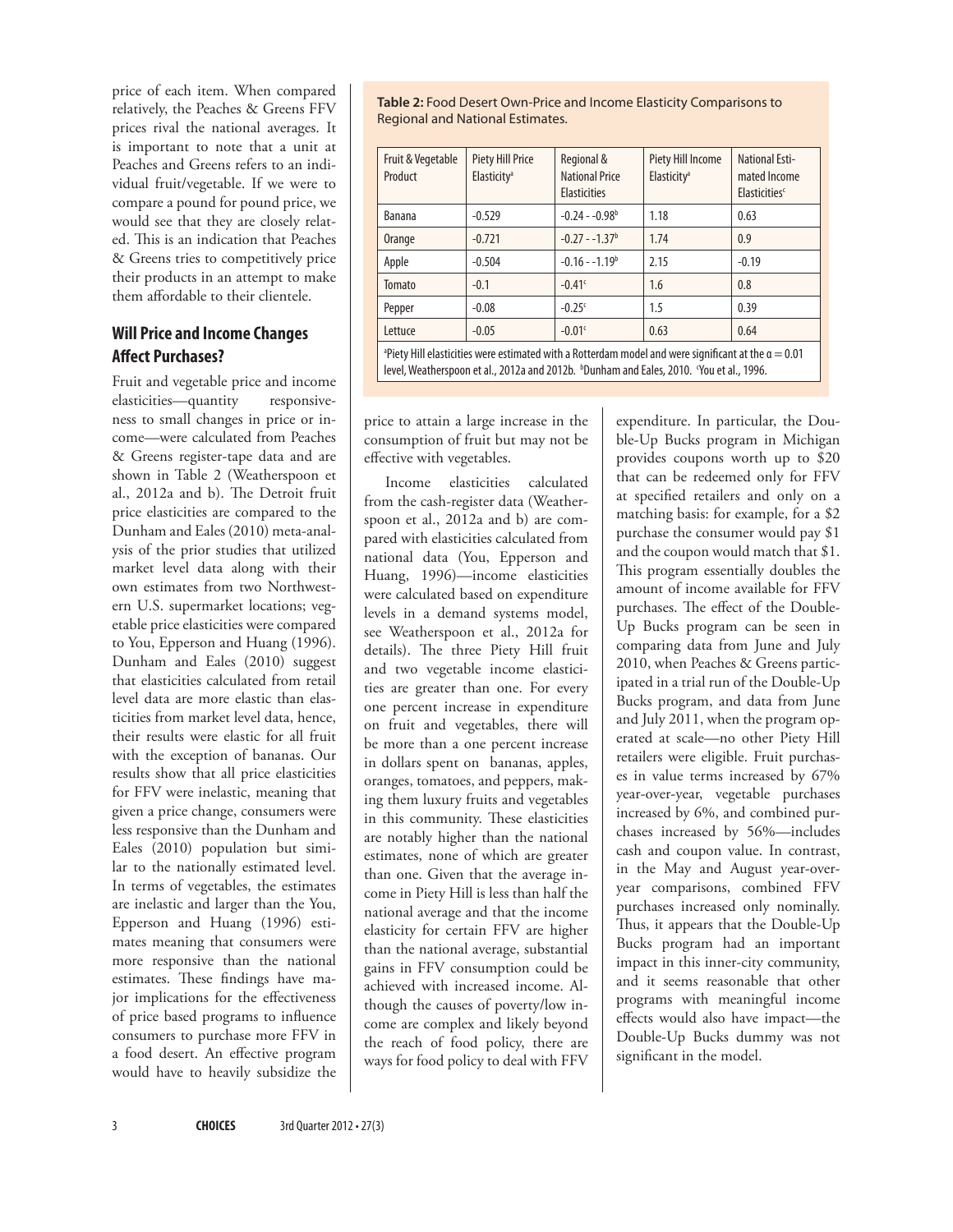This raises the policy question: what other factors constrain healthy eating and can food policy help to significantly reduce these constraints?

## **Other Factors Constraining Healthy Eating and Potential Policy Responses**

According to the Piety Hill Household Food Preferences Survey, approximately 49% of respondents consumed FFV one to six times per week, which is below the USDA 2009 Food Guide Pyramid recommendations for health of three cups of vegetables and two cups of fruit per day for most adults and below the 2009 CDC estimate of 32.5% of U.S. adults consuming fruit two or more times per day (Grimm et al., 2010). This suggests that greater knowledge would be important to increasing FFV consumption which is critical for improving the health of this vulnerable population.

Survey respondents revealed that they faced major constraints to purchasing certain food products, particularly FFV that are extremely perishable, heavy and/or require time for preparation. These constraints are exacerbated by a lack of: transportation—less than 50% of those surveyed had access to a vehicle; cooking facilities; safe storage; and utilities which were the top reasons why easy to consume products were preferred. Additionally, 41% of respondents indicated that they did not have access to FFV for the following reasons: cannot carry FFV—they were old, injured, or otherwise unfit to carry a ten-pound bag of groceries a half mile to one mile from the nearest grocer to their residence; cannot get to a grocery store; local store does not have FFV they liked; and the local store does not have any FFV at all. This survey was conducted several months after Peaches & Greens was opened on a full time basis. The majority of respondents had not been to the store yet—3.7% indicated Peaches & Greens as their primary shopping location, 5% as their secondary shopping location, 1.2% as their tertiary shopping location and 90% never shopped at Peaches & Greens—suggesting that increased knowledge of local food options may be an important policy target.

#### **Summary**

Detroit's food desert consumers respond to the same economic stimuli in determining FFV consumption as the rest of the nation, even after living in a community largely devoid of quality, competitively priced FFV for several decades. In particular, FFV consumption is very responsive to income, and thus income-based incentives could make a significant difference on purchase and consumption patterns. FFV purchases are mildly responsive to price changes with estimated elasticities in the middle of national estimates for fruit and above the national estimates for vegetables. Lack of knowledge about nutritious levels of FFV consumption and access are also important constraints to consumption, and can be addressed through policy interventions. However, the issues are complex and additional factors may be influential. Thus there is a need for more detailed research on food desert consumers to develop a comprehensive set of policy interventions.

## **For More Information**

- Dunham, C., and Eales, J. (2010). Demand elasticities for fresh fruit at the retail level. *Applied Economics*, 42(11), 1345-1354.
- Gallagher, M. (2007). Examining the impact of food deserts on public health in Detroit. Chicago, Illinios: Mari Gallagher Research & Consulting Group.
- Gallagher, M. (2009). Food desert progress report. Chicago, Illinios: Mari Gallagher Research and Consulting Group.
- Grimm, K., Blanck, H., Scanlon, K., Moore, L., Grummer-Strawn, L. and Foltz, J.L. (2010, September 10). State-specific trends in fruit and vegetable consumption among adults—United States, 2000-2009. *Morbidity and Mortality Weekly Report*. Washington, D.C.: United States Department of Health and Human Services, Centers for Disease Control and Prevention, 59(35), 1125-1130.
- Smith, J.J., and Hurst, N. (2007, July 5). Grocery closings hit Detroit hard: city shoppers' choices dwindle as last big chain leaves, *The Detroit News*.
- United States Department of Agriculture Economic Research Service. (2012). *How much do fruits and vegetables cost*? Updated Thursday, July 05, 2012. Available online: [http://www.ers.usda.gov/](http://www.ers.usda.gov/data-products/fruit-and-vegetable-prices.aspx) [data-products/fruit-and-vegeta](http://www.ers.usda.gov/data-products/fruit-and-vegetable-prices.aspx)[ble-prices.aspx](http://www.ers.usda.gov/data-products/fruit-and-vegetable-prices.aspx).
- Weatherspoon, D.D., Oehmke, J., Dembélé, A., Coleman, M., Satimanon, T., and Weatherspoon, L. (2012a). Price and expenditure elasticities for fresh fruits in an urban food desert. *Urban Studies*, June 14.
- Weatherspoon, D.D., Dembélé, A., Weatherspoon, L., Coleman, M., and Oehmke, J. (2012b). Price and expenditure elasticities for vegetables in an urban food desert. 2012 AAEA/EAAE Food Environment Symposium. Tufts University, Boston, Massachusetts, Agricultural and Applied Economics Association. Available online: [http://ideas.repec.org/p/](http://ideas.repec.org/p/ags/aaeafe/123392.html) [ags/aaeafe/123392.html](http://ideas.repec.org/p/ags/aaeafe/123392.html)
- City Data. (2012). Available online: http://www.city-data.com
- You, Z., Epperson, J.E., and Huang, C.L. (1996). A composite system demand analysis for fresh fruits and vegetables in the United States. *Journal of Food Distribution Research*, 27(3).